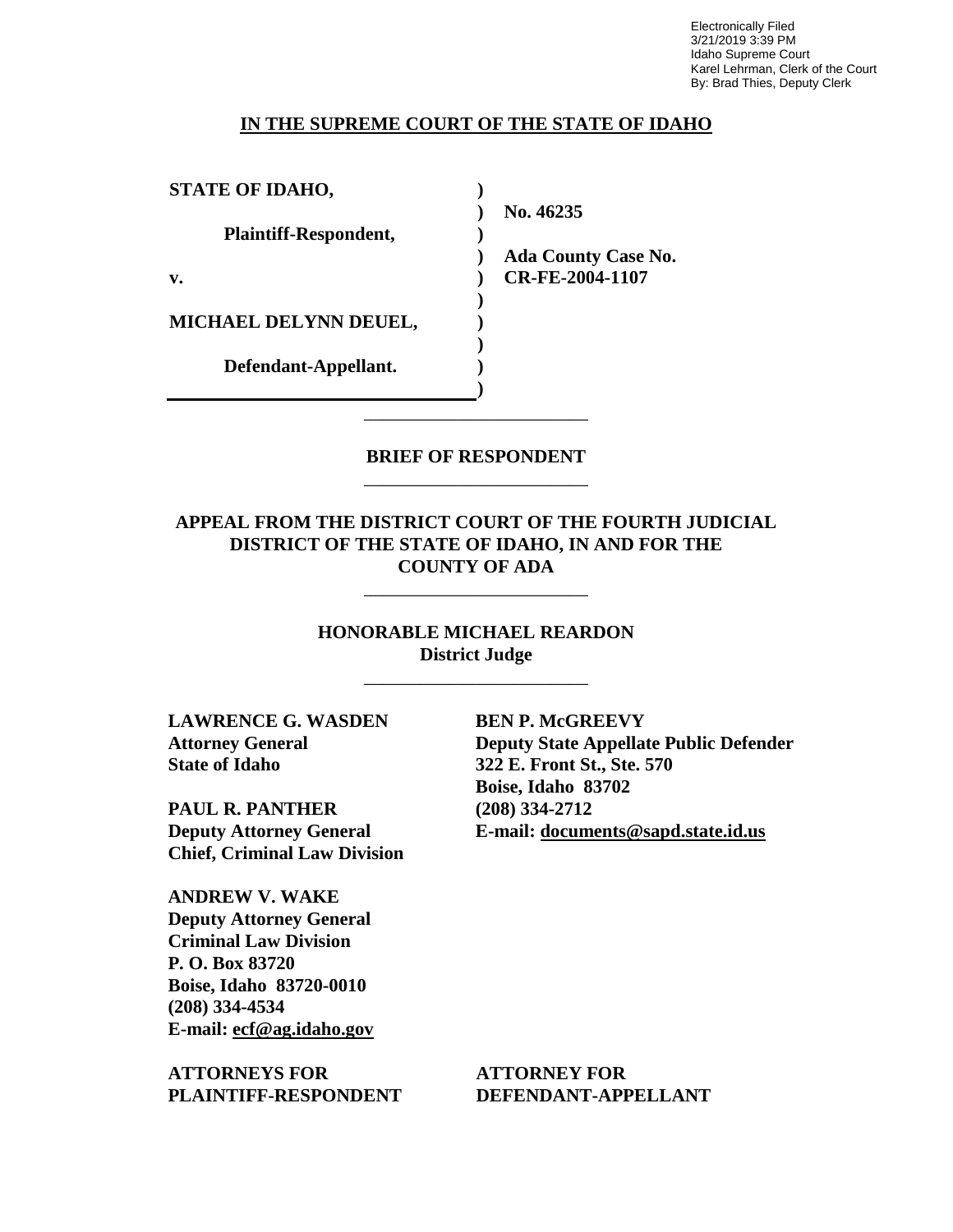# **TABLE OF CONTENTS**

| The District Court Correctly Denied Deuel's Motion Under                                                                      |  |
|-------------------------------------------------------------------------------------------------------------------------------|--|
| A.                                                                                                                            |  |
| <b>B.</b>                                                                                                                     |  |
| $\mathcal{C}$ .<br>Even If Deuel Is Correct Regarding The Interpretation<br>Of Idaho Code Section 19-2514, The District Court |  |
| Idaho Code Section 19-2514 Does Not Limit The<br>D.<br>Persistent Violator Enhancement To A Defendant's                       |  |
|                                                                                                                               |  |
|                                                                                                                               |  |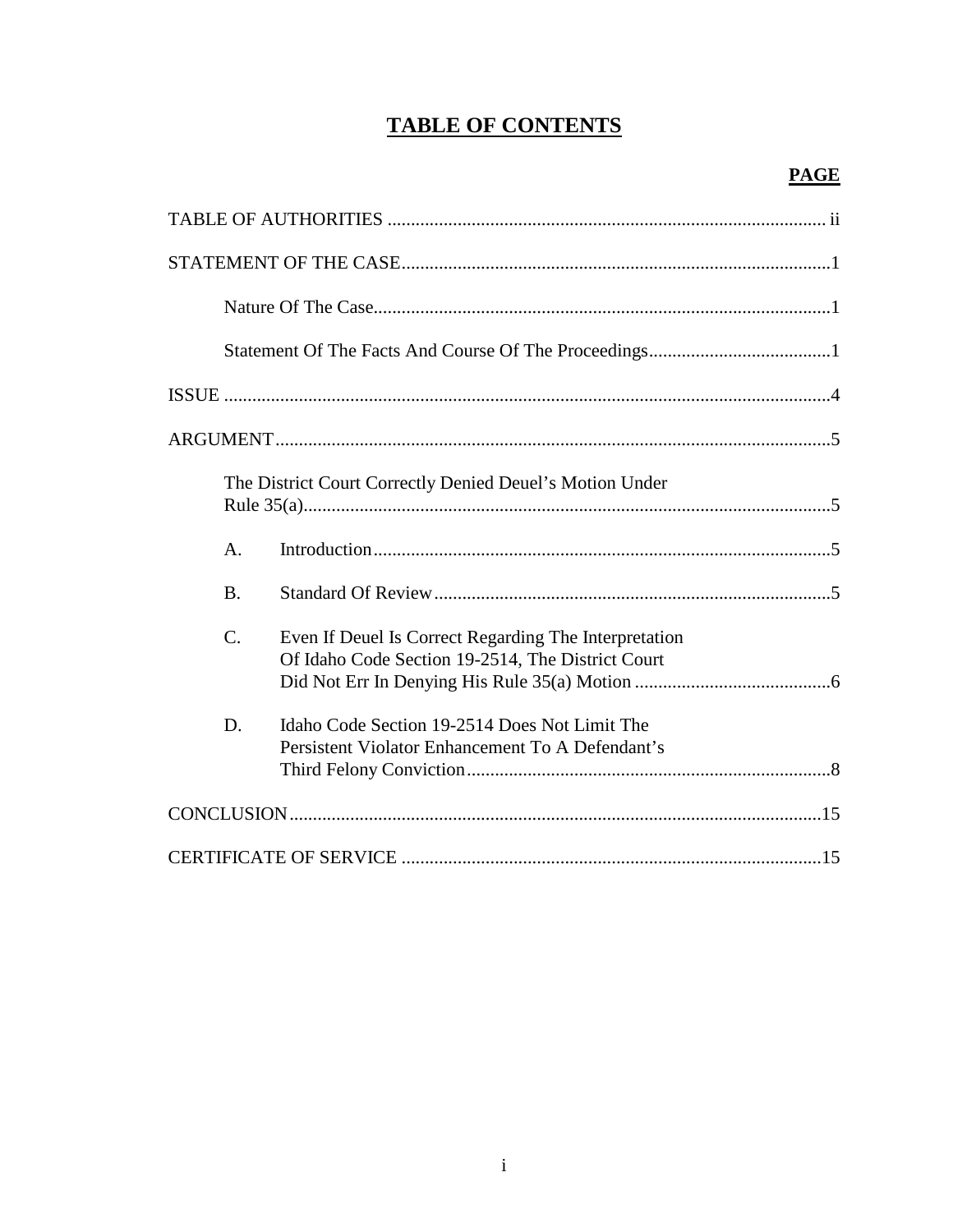# **TABLE OF AUTHORITIES**

| <b>CASES</b><br><b>PAGE</b>                                                  |
|------------------------------------------------------------------------------|
|                                                                              |
| City of Sandpoint v. Sandpoint Indep. Highway Dist.,                         |
|                                                                              |
| Farmers Nat. Bank v. Green River Dairy, LLC,                                 |
| George W. Watkins Family v. Messenger,                                       |
| Greenough v. Farm Bureau Mut. Ins. Co. of Idaho,                             |
|                                                                              |
|                                                                              |
|                                                                              |
| SE/Z Const., L.L.C. v. Idaho State Univ., 140 Idaho 8, 89 P.3d 848 (2004) 10 |
|                                                                              |
|                                                                              |
|                                                                              |
| State v. Brandt, 110 Idaho 341, 715 P.2d 1011 (Ct. App. 1986)  13, 14        |
|                                                                              |
|                                                                              |
|                                                                              |
| State v. Deuel, Docket No. 31361, 2006 Unpublished Opinion No. 463           |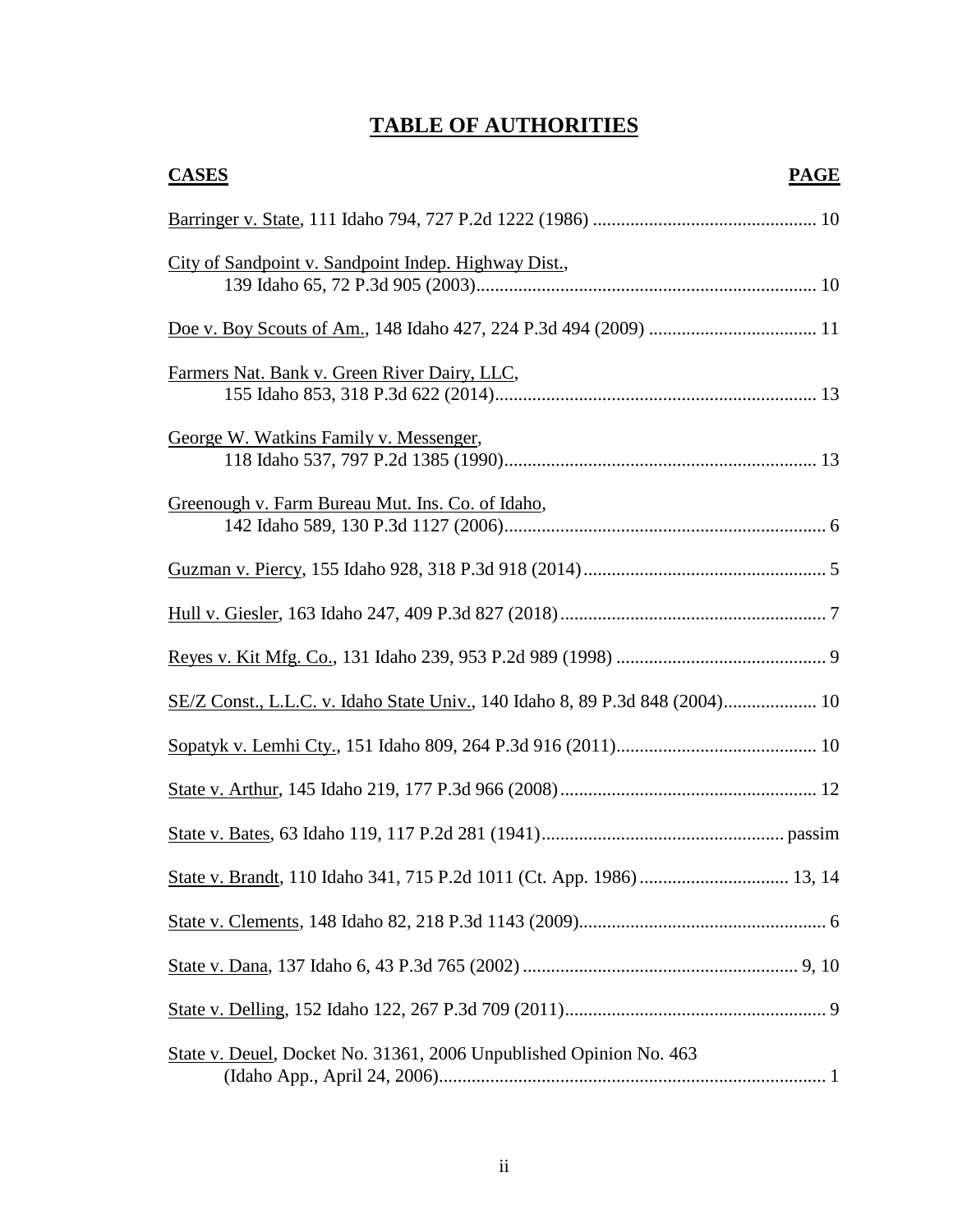| State v. Deuel, Docket No. 34255, 2007 Unpublished Opinion No. 679 |
|--------------------------------------------------------------------|
|                                                                    |
|                                                                    |
|                                                                    |
|                                                                    |
|                                                                    |
|                                                                    |
|                                                                    |
|                                                                    |
|                                                                    |
|                                                                    |
|                                                                    |
|                                                                    |
|                                                                    |
|                                                                    |
|                                                                    |
|                                                                    |

# **STATUTES**

| <b>RULES</b> |  |
|--------------|--|
|              |  |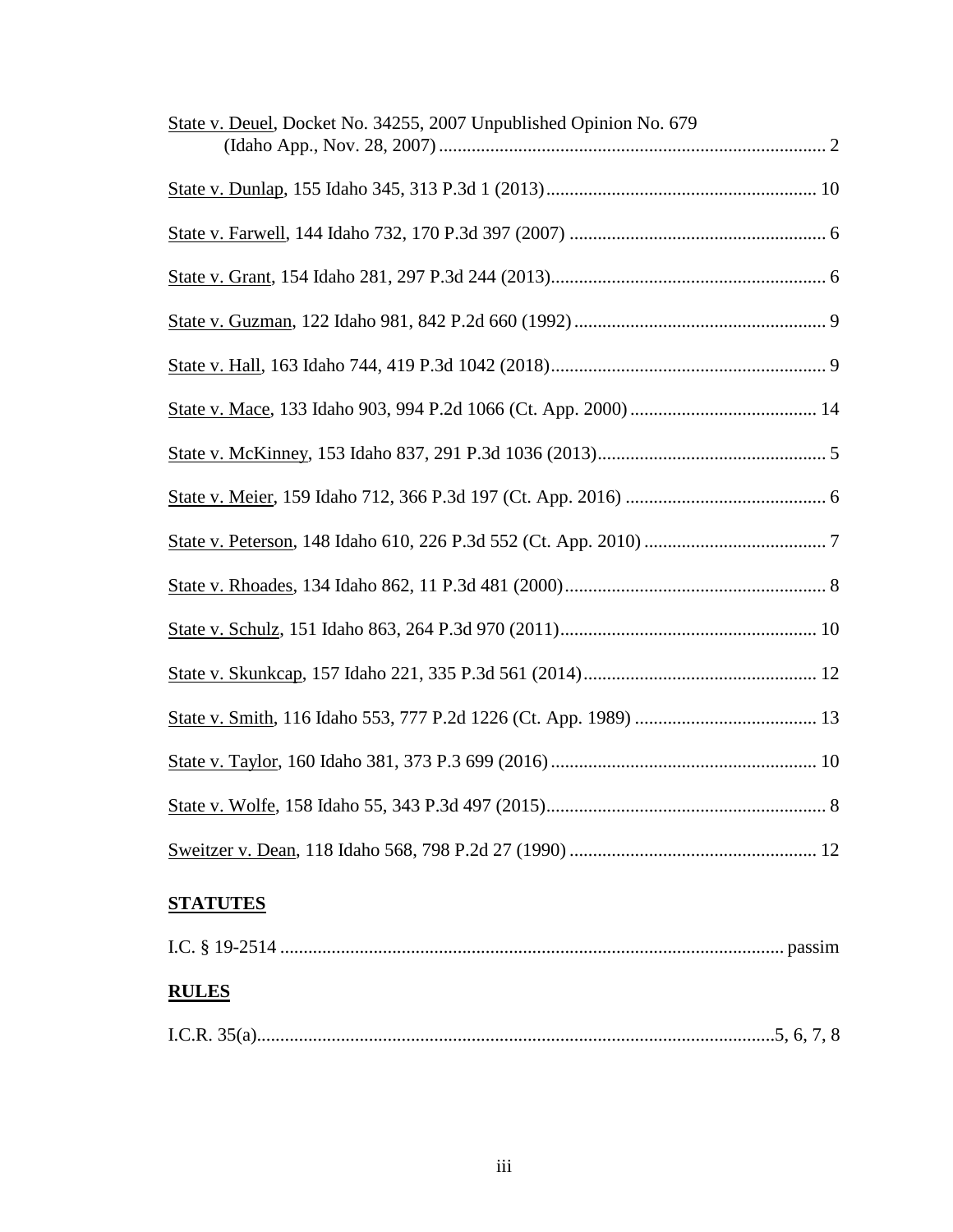# **OTHER AUTHORITIES PAGE**

| 1923 Idaho Sess. Laws ch. 109 (codified at Compiled Statutes § 9035A)  14 |  |
|---------------------------------------------------------------------------|--|
|                                                                           |  |
|                                                                           |  |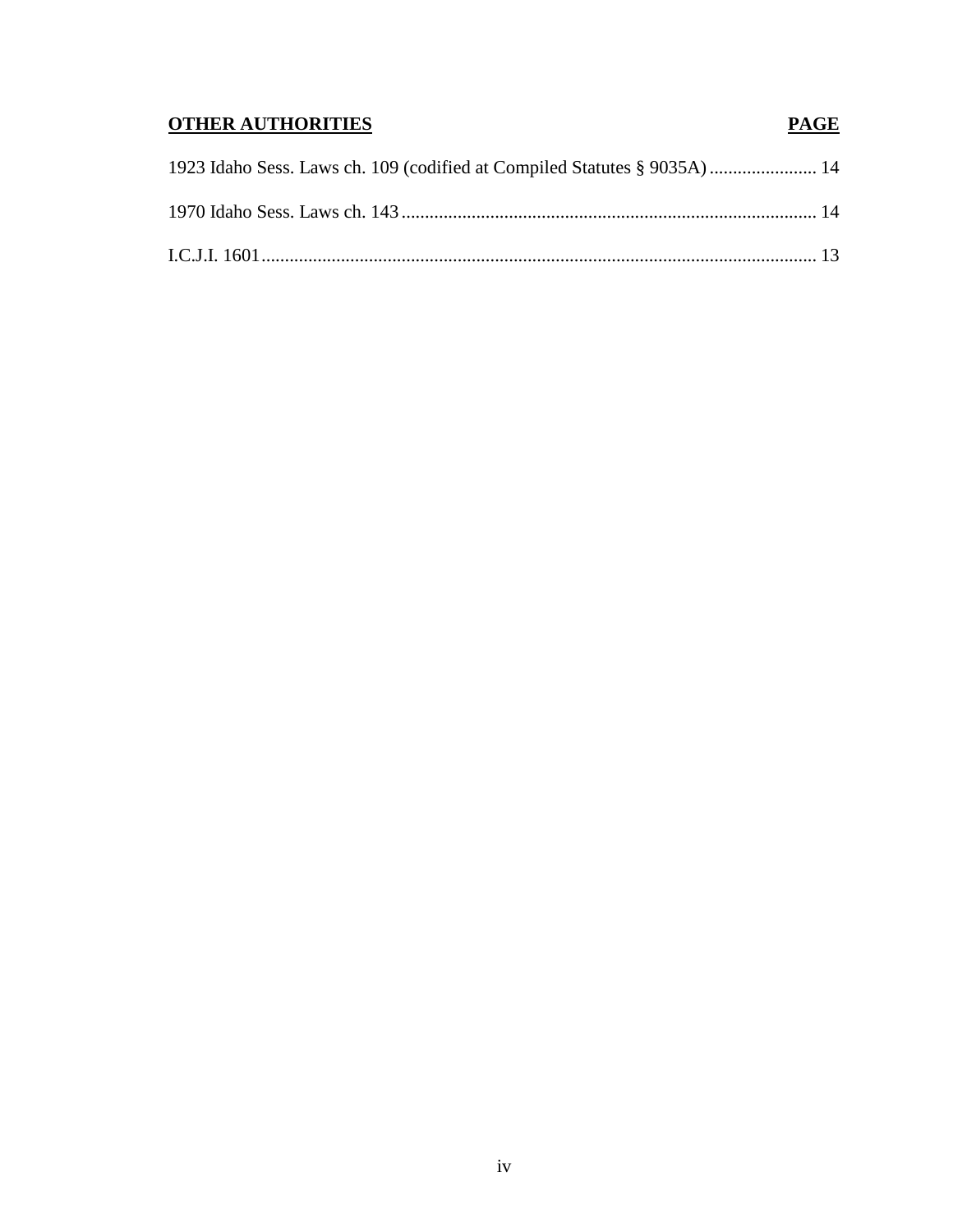#### STATEMENT OF THE CASE

#### Nature Of The Case

 $\overline{a}$ 

Michael Delynn Deuel appeals the denial of his motion to correct his sentence under Idaho Criminal Rule 35(a).

#### Statement Of The Facts And Course Of The Proceedings

In 2004, Michael Delynn Deuel was charged with felony grand theft (No. 31361 R., pp.[1](#page--1-0)9-20<sup>1</sup>) and as a persistent violator under Idaho Code section 19-2514 (No. 31361 R., pp.39-40). The charging document associated with the persistent violator enhancement―Information, Part II―identified two previous felony convictions as forming the basis for the enhancement. (No. 31361 R., pp.39-40.) Deuel was convicted by a jury of both the underlying felony and the enhancement. (No. 31361 R., pp.89-90; pp.108-11.) He was sentenced to a unified term of twenty years with two years fixed. (Id.) He timely appealed (No. 31361 R., pp.112-15) and, in an unpublished opinion, the Idaho Court of Appeals affirmed his sentence. State v. Deuel, Docket No. 31361, 2006 Unpublished Opinion No. 463 (Idaho App., April 24, 2006).

In May of 2007, Deuel filed a motion under Idaho Criminal Rule 35 to correct an allegedly illegal sentence. (No. 34255 R., pp.11-20.) Along with a number of arguments not relevant here, Deuel argued that Idaho Code section 19-2514 permits

<sup>&</sup>lt;sup>1</sup> On November 23, 2018, this Court entered an order requiring that "this Record on Appeal shall be augmented to include the Clerk's records and Reporter's Transcripts filed in prior appeal Nos. 31361-2004 and 34255-2007, *State v. Deuel* (Ada County No. CR-FE-2014-1107)." Following Deuel, the state will refer to records from the prior appeals as "No. 31361 R." and "No. 34255 R.", respectively, and will refer to the Limited Clerk's Record in this appeal as "Limited R."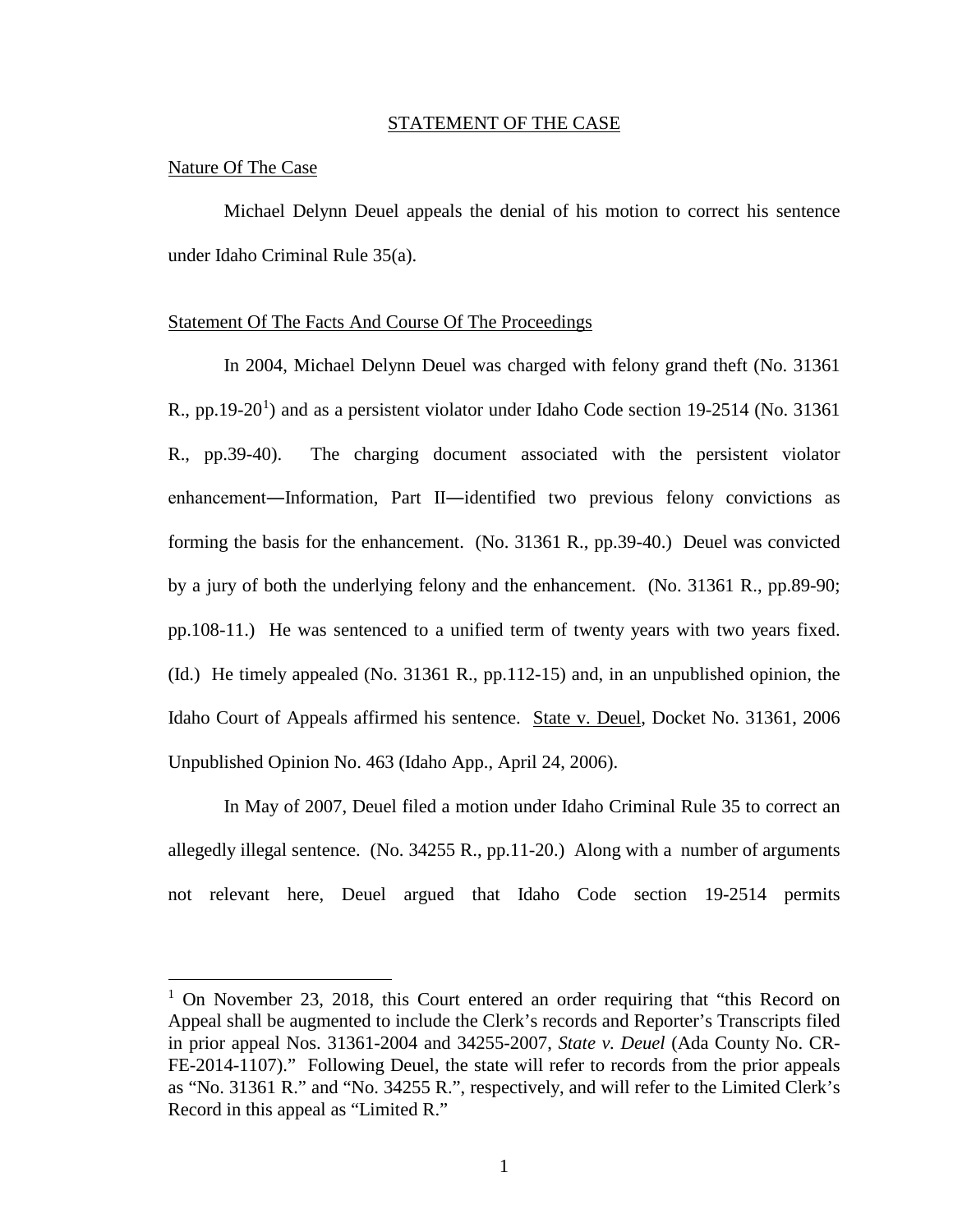enhancement of the sentence for a persistent violator's third felony conviction, but not enhancement of the sentence for any subsequent felony conviction. (No. 34255 R., pp.18-19.) He asserted that his "third conviction of a felony was entered in 2004 for the crime of forgery in #H0300959\*, Fourth District, Ada County." (No. 34255 R., p.19.) That conviction was one of the two prior felony convictions identified in the Information, Part II, as providing the basis for the persistent violator enhancement. (No. 31361 R., pp.39-40.) The district court denied the motion. (No. 34255 R., pp.21-23.) Deuel timely appealed. (No. 34255 R., pp.24-27.) Again, the Idaho Court of Appeals affirmed, concluding that "no illegality has been shown." State v. Deuel, Docket No. 34255, 2007 Unpublished Opinion No. 679 (Idaho App., Nov. 28, 2007).

On March 25, 2018, Deuel filed a second motion under Rule 35 arguing that his sentence is illegal. (Limited R., pp.10-20.) Deuel again made a variety of arguments, including that Idaho Code section 19-2514 permits the enhancement of the sentence for a persistent violator's third felony conviction, but not the sentence for any subsequent felony conviction. (Limited R., pp.12-16.) The district court denied the motion. (Limited R., pp.21-24.) The court initially noted that "Defendant had previously filed a Motion to Correct an Illegal Sentence arguing many of these same issues: On May 3, 2007 the Court denied that motion and on November 28, 2007 the Idaho Court of Appeals affirmed that denial." (Limited R., p.22 n.1.) The court then considered the merits of Deuel's motion and denied it. As to the application of Idaho Code section 19-2514 to felony convictions subsequent to a persistent violator's third, it held that "Idaho Code section 19-2514 is applicable to a defendant's third felony conviction and all subsequent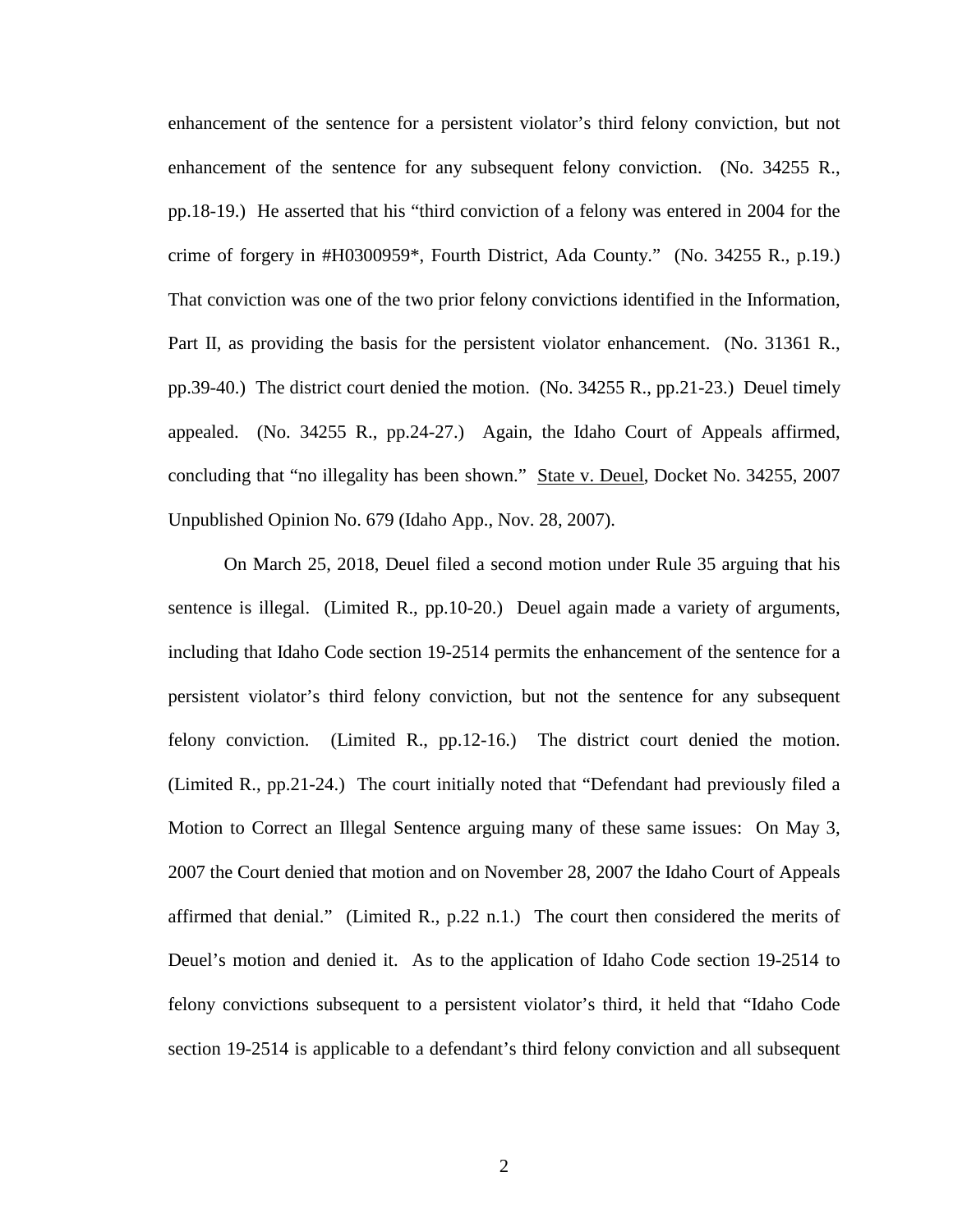felony convictions. *State v. Bates*, 63 Idaho 119, 117 P.2d 281, 281 (1941)." (Limited R., p.22.) Deuel timely appealed. (Limited R., pp.25-28.)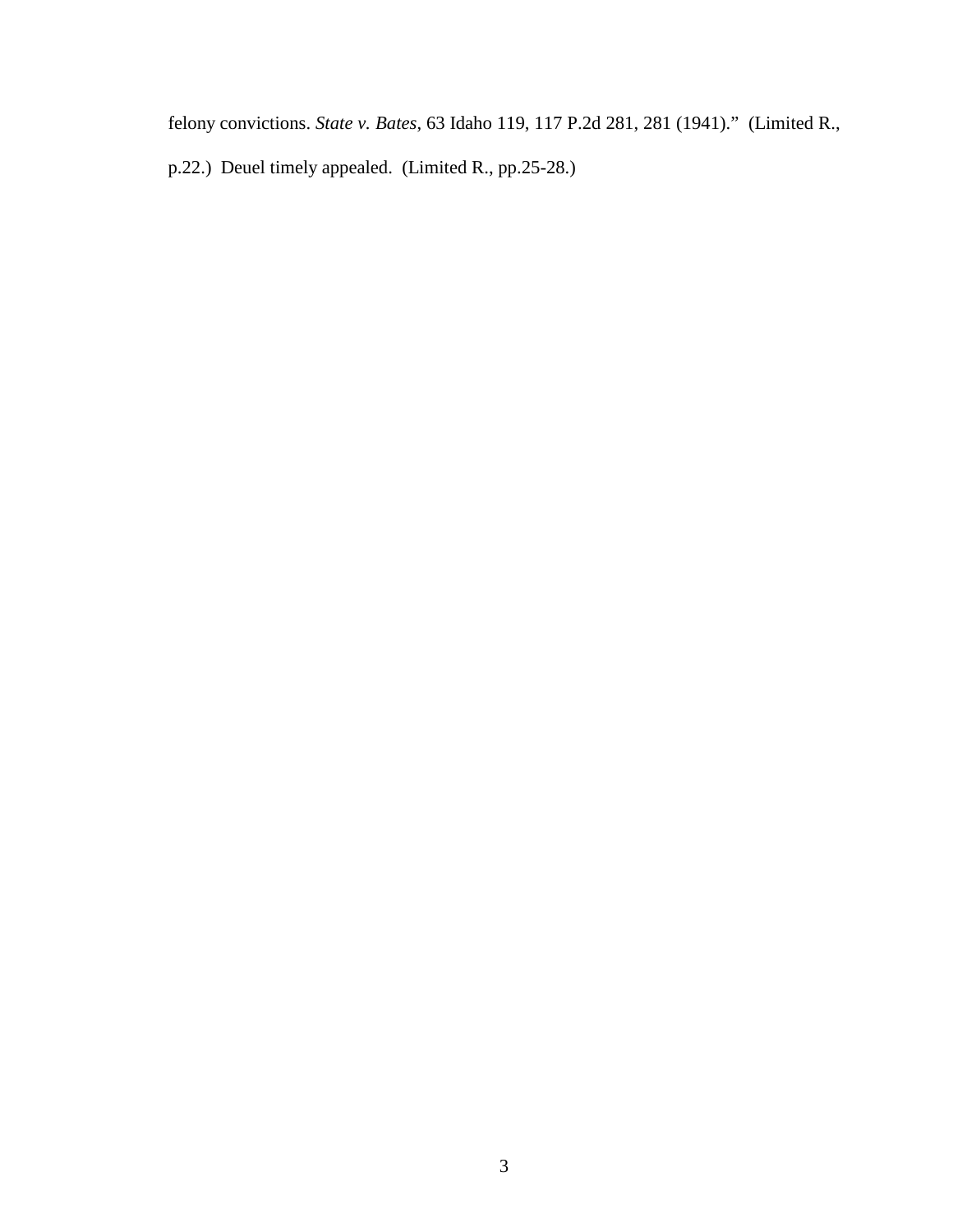## ISSUE

Deuel states the issue on appeal as:

Did the district court err when it denied Mr. Deuel's second Idaho Criminal Rule 35(a) motion to correct an illegal sentence?

(Appellant's brief, p.7)

The state rephrases the issue as:

Has Duel failed to show that the district court erred when it concluded that his sentence is not illegal on the face of the record?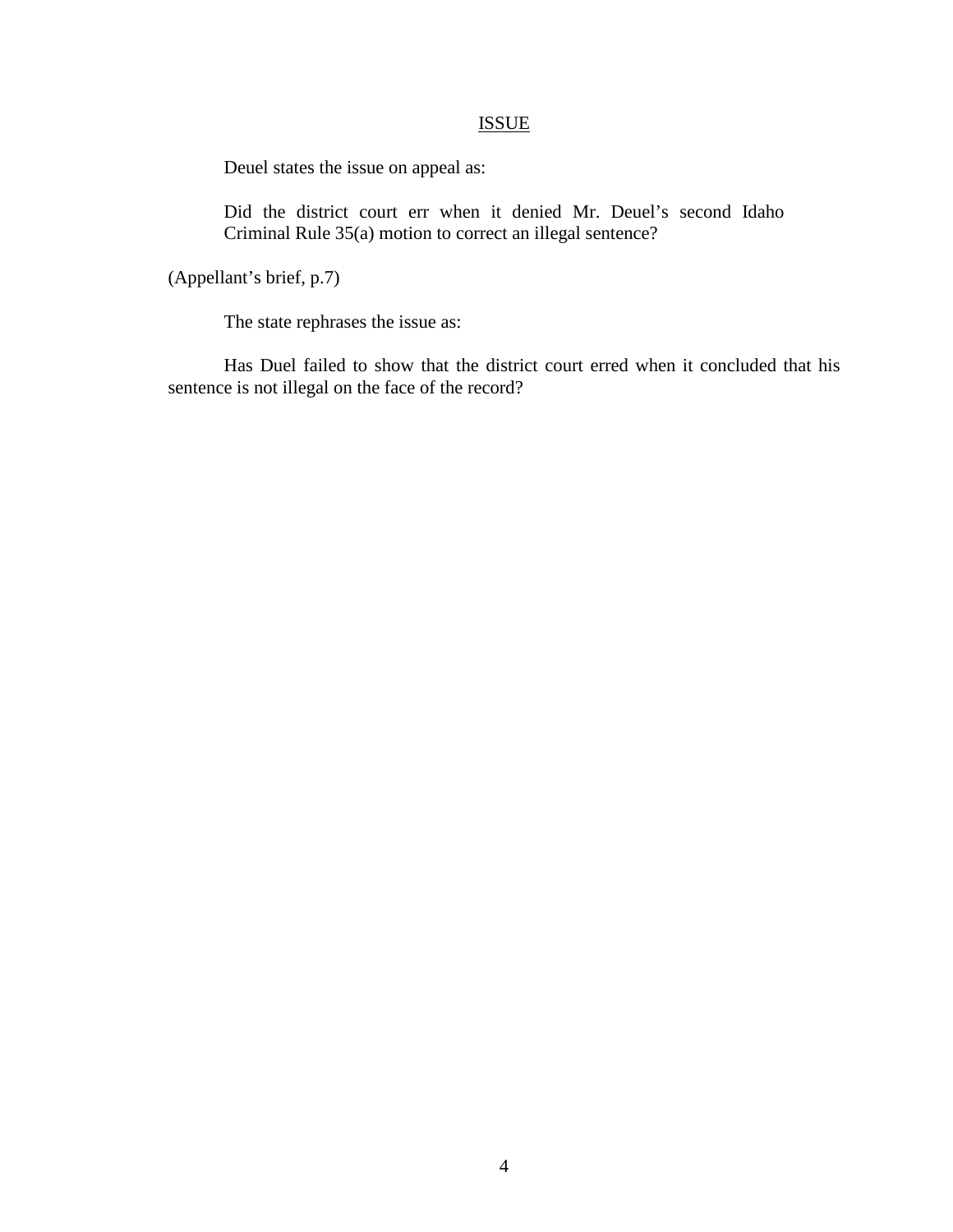#### ARGUMENT

#### The District Court Correctly Denied Deuel's Motion Under Rule 35(a)

#### A. Introduction

Deuel argues that his sentence is illegal because Idaho Code section 19-2514 permits an enhancement of the sentence for a persistent violator's third felony conviction, but not for the sentence associated with any subsequent felony conviction. According to Deuel, the instant conviction was his fourth. (Appellant's brief, p.10.) His argument fails for two reasons. First, this Court need not reach the merits of Deuel's statutory argument. Even if he were correct regarding the interpretation of Idaho Code section 19-2514, Deuel has not shown that his sentence is illegal on the face of the record because he points to nothing in the record establishing that the instant conviction was not his third. In addition, the argument was raised in a previous Rule 35(a) motion, the denial of which was affirmed on appeal. Second, he is incorrect regarding the interpretation of Idaho Code section 19-2514.

#### B. Standard Of Review

"This Court freely reviews a district court's ruling on an I.C.R. 35 motion to correct an illegal sentence." State v. McKinney, 153 Idaho 837, 840, 291 P.3d 1036, 1039 (2013). Likewise, it exercises free review over "matters of statutory interpretation." Guzman v. Piercy, 155 Idaho 928, 934, 318 P.3d 918, 924 (2014). However, "'[w]hen there is controlling precedent on questions of Idaho law the rule of stare decisis dictates that [this Court] follow it, unless it is manifestly wrong, unless it has proven over time to be unjust or unwise, or unless overruling it is necessary to vindicate plain, obvious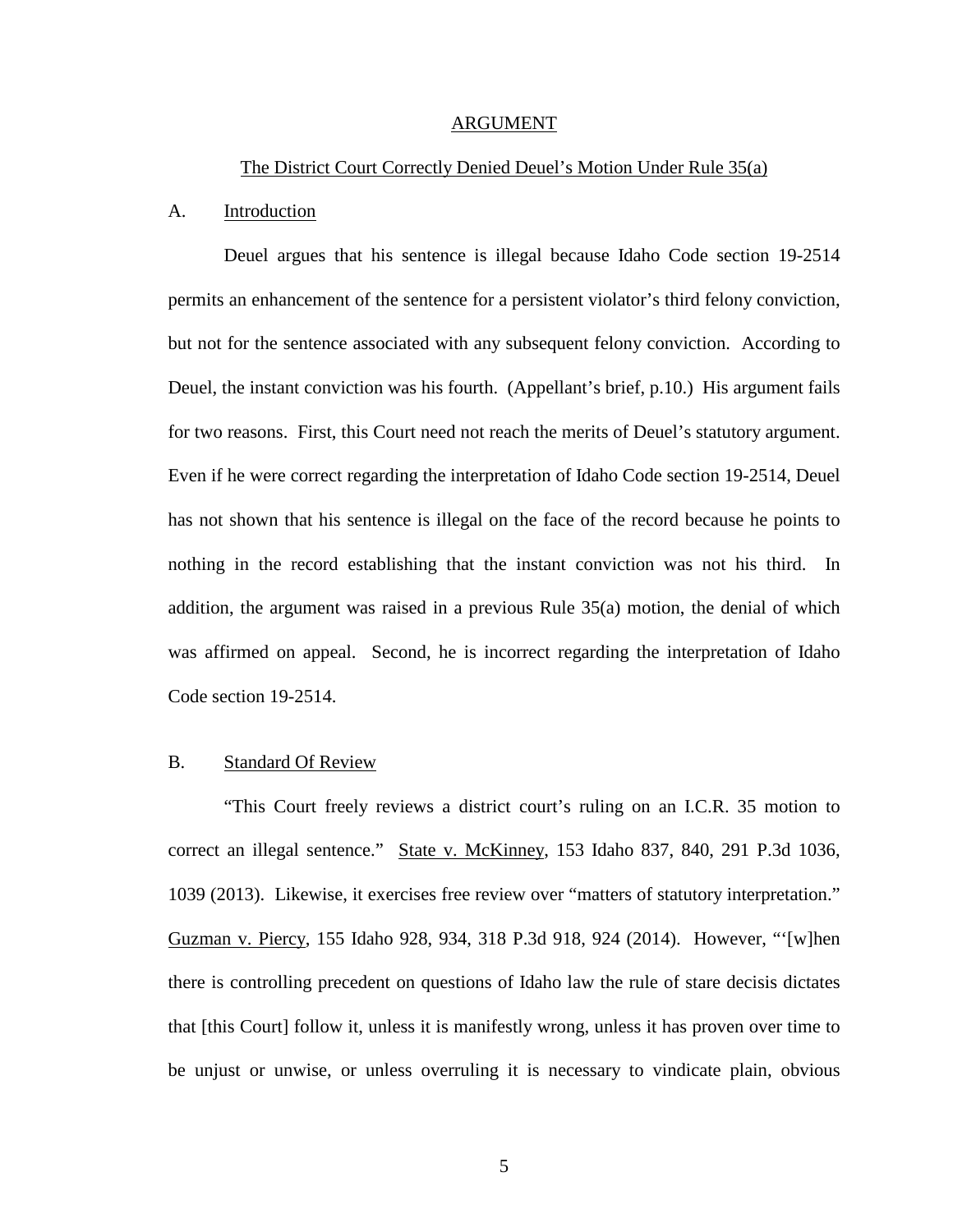principles of law and remedy continued injustice." State v. Grant, 154 Idaho 281, 287, 297 P.3d 244, 250 (2013) (internal quotation marks omitted) (quoting Greenough v. Farm Bureau Mut. Ins. Co. of Idaho, 142 Idaho 589, 592, 130 P.3d 1127, 1130 (2006)).

# C. Even If Deuel Is Correct Regarding The Interpretation Of Idaho Code Section 19- 2514, The District Court Did Not Err In Denying His Rule 35(a) Motion

This Court need not reach Deuel's statutory argument. Even assuming that Idaho Code section 19-2514 only permits the enhancement of the sentence for a persistent violator's third felony conviction, Deuel's sentence is not illegal on the face of the record. He has pointed to nothing in the record showing that the instant felony conviction was not his third. Indeed, he did not even assert as much below. In addition, he has pressed this same argument in a prior motion under Rule 35(a) that was denied and the denial of which was affirmed on appeal.

"[T]he term 'illegal sentence' under Rule 35 is narrowly interpreted as a sentence that is illegal from the face of the record, i.e., does not involve significant questions of fact or require an evidentiary hearing." State v. Clements, 148 Idaho 82, 86, 218 P.3d 1143, 1147 (2009). "Rule 35 is a 'narrow rule.' Because an illegal sentence may be corrected at any time, the authority conferred by Rule 35 should be limited to uphold the finality of judgments." Id. (quoting State v. Farwell, 144 Idaho 732, 735, 170 P.3d 397, 400 (2007)). "The rule is limited to legal questions surrounding the defendant's sentence, and any factual issues must be apparent from the face of the record." State v. Meier, 159 Idaho 712, 713, 366 P.3d 197, 198 (Ct. App. 2016).

On appeal, to support the view that his sentence was improperly enhanced for a felony conviction other than his third, Deuel points only to his own assertion in his first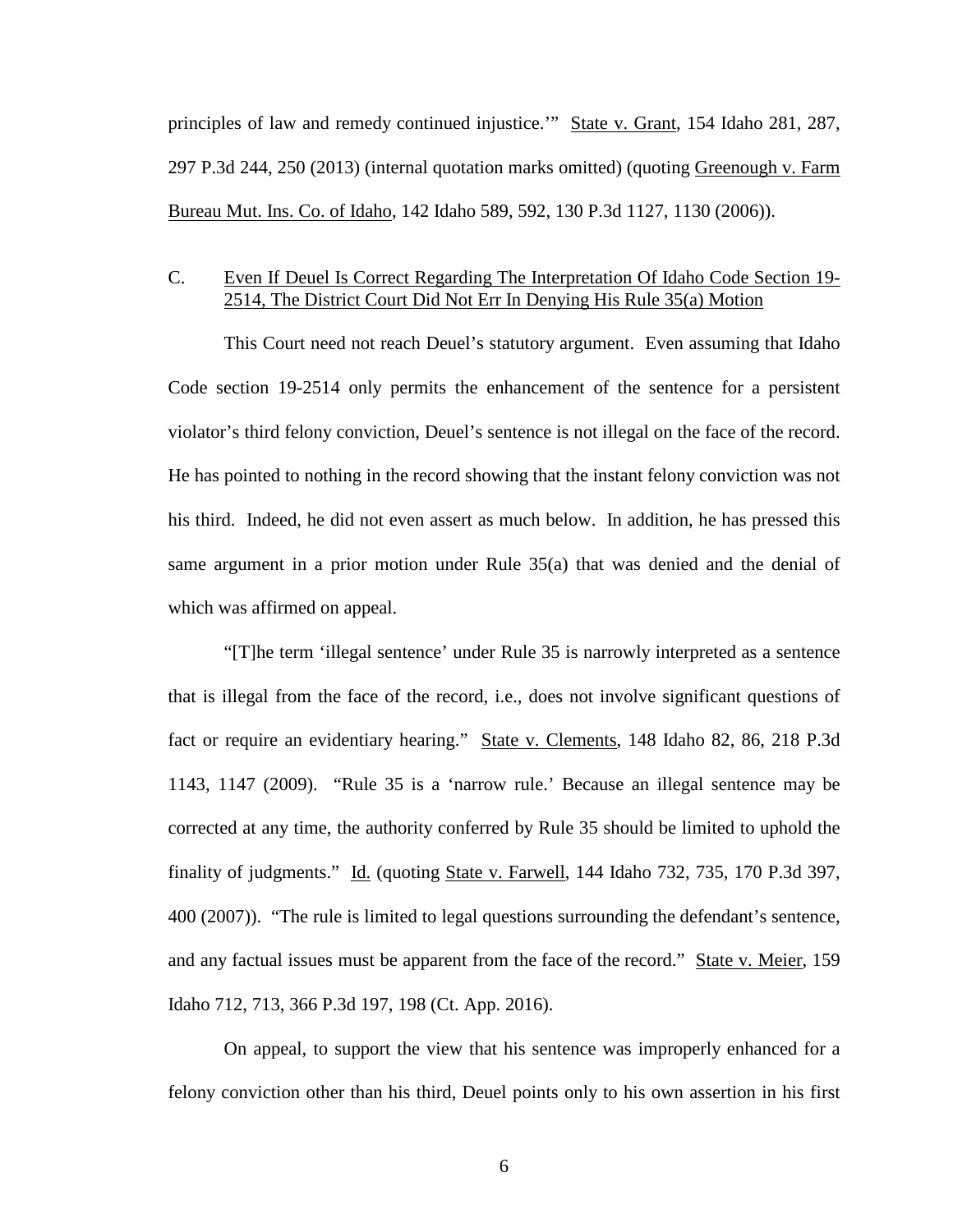Rule 35(a) motion, filed in 2007: "'In the case at Bar, Defendant's third conviction of a felony was entered in 2004 for the crime of forgery in case #H0300959\*, Fourth District, Ada County.'" (Appellant's brief, p.3 (quoting No. 34255 R., p.19); see also p.10 ("Mr. Deuel suggested in his initial Rule 35(a) motion that the conviction in the instance case is his fourth felony conviction.").) His 2007 Rule 35(a) motion does not support that assertion by any reference to the record. Deuel's mere assertion that the instant felony conviction was not his third does not make that alleged fact apparent from the face of the record. See State v. Peterson, 148 Idaho 610, 613, 226 P.3d 552, 555 (Ct. App. 2010) (holding that sentence was not illegal from the face of the record where alleged illegality was based only on appellant's "assertion of a fact not shown by the record").

In addition, Deuel's Rule 35(a) motion filed in 2007—the only portion of the record to which he cites to support the view that the instant conviction was not his third―is not on appeal. This appeal is from the denial of his Rule 35(a) motion filed in 2018. (Limited R., pp.25-28.) In that motion, Deuel does not even bother to claim that the instant conviction was not his third, much less does he point to any portion of the record from which that proposition would be apparent. (See generally Limited R., pp.11- 20.) Neither the district court below nor this Court should be asked to "search the record to substantiate [Duel's] claims of error." See Hull v. Giesler, 163 Idaho 247, 251, 409 P.3d 827, 831 (2018). Indeed, it is difficult to see how the district court could have erred in denying a motion that did not point to any portion of the record, despite the fact that his claim for relief under Rule 35(a) hinged on establishing illegality on the face of the record.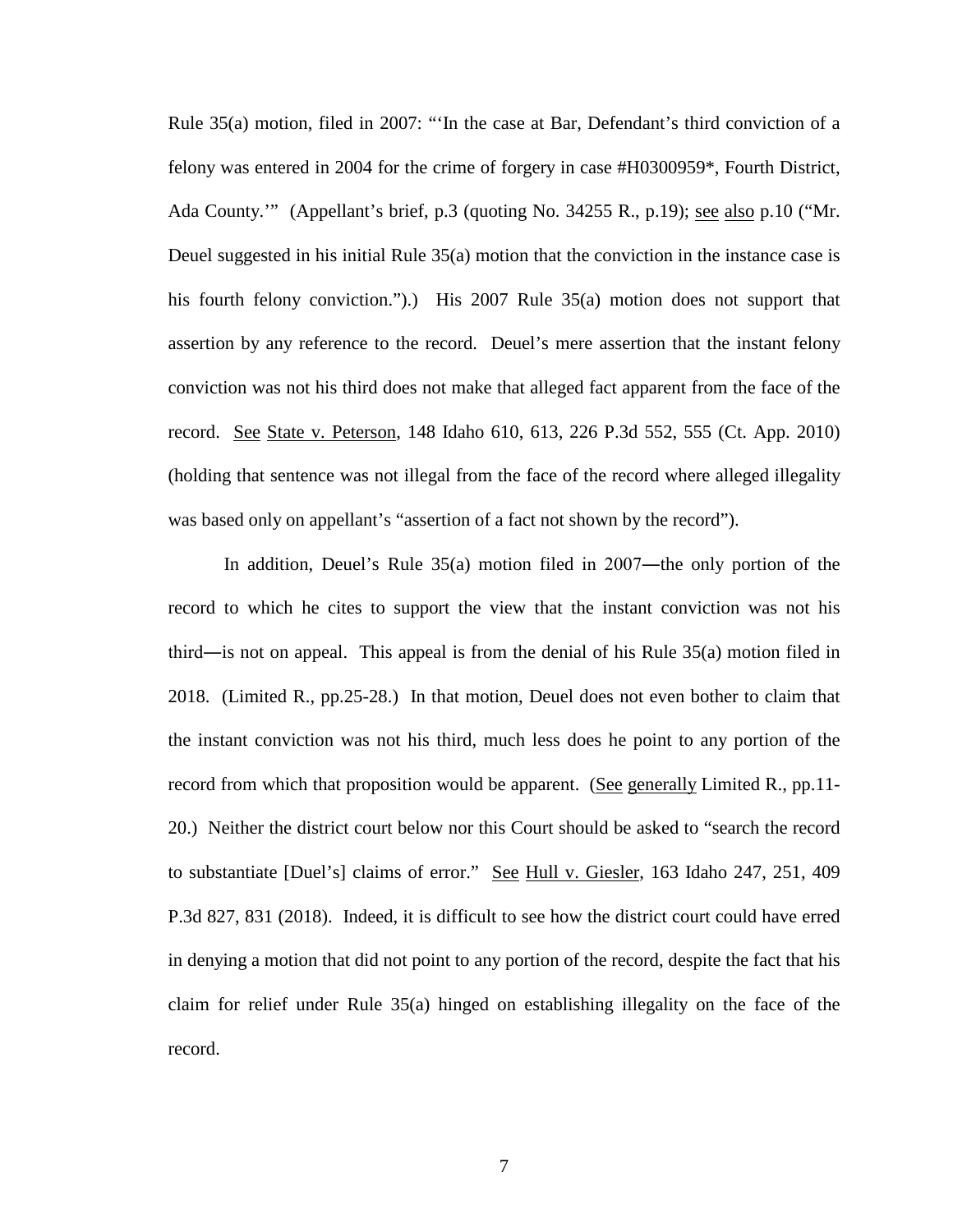Both on appeal and below, Deuel has not shown that it is apparent from the face of the record that the instant conviction was not his third. Even if he is correct as to the interpretation of Idaho Code section 19-2514, he has therefore not shown that his sentence is illegal from the face of the record and has not established entitlement to relief under Rule 35(a).

Further, both Deuel's 2007 (No. 34255 R., pp.18-19) and 2018 (Limited R., pp.12-16) Rule 35(a) motions made the same argument regarding Idaho Code section 19- 2514. As Deuel acknowledges in his briefing, the Idaho Supreme Court "'has applied res judicata to the context of successive Rule 35 motions that allege the same underlying issues." (Appellant's brief, p.9 (quoting State v. Wolfe, 158 Idaho 55, 63, 343 P.3d 497, 505 (2015)). The district court recognized that Deuel's successive Rule 35(a) motions alleged the same underlying issues (Limited R., p.22 n.1) and, though it did not deny Deuel's motion on that basis, that fact does not preclude this Court from affirming that denial on the basis of res judicata. See State v. Rhoades, 134 Idaho 862, 863, 11 P.3d 481, 482 (2000) ("[B]ecause consideration of the present motion is barred by the doctrine of res judicata, we affirm the order of the district judge denying Rhoades' Rule 35 motion to correct an illegal sentence, albeit on different grounds than those used by the district judge.").

## D. Idaho Code Section 19-2514 Does Not Limit The Persistent Violator Enhancement To A Defendant's Third Felony Conviction

Deuel's argument regarding the interpretation of Idaho Code section 19-2514 amounts to the view that he has violated the law too persistently to be subject to the persistent violator enhancement. Nearly eighty years ago, in State v. Bates, 63 Idaho 119,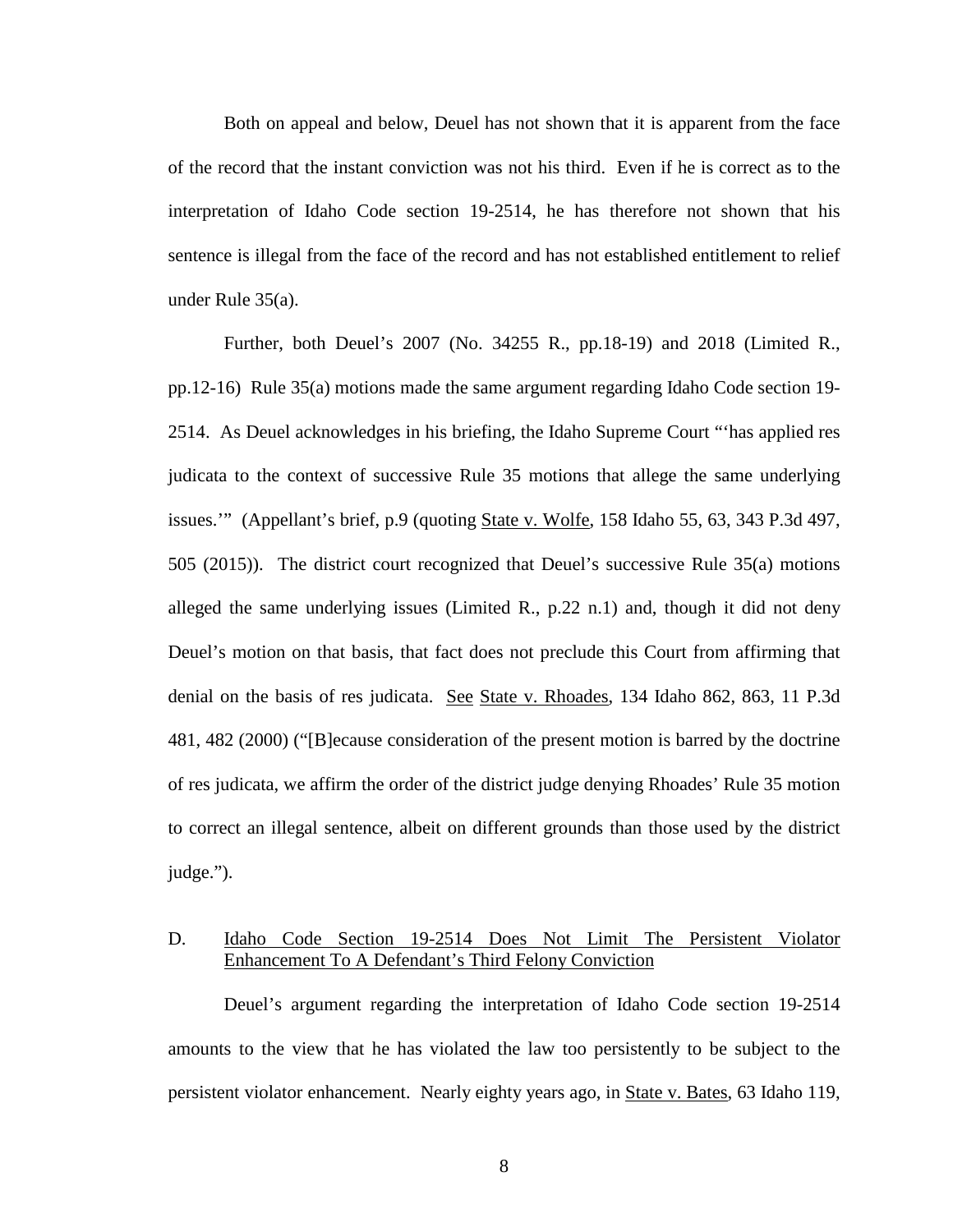117 P.2d 281 (1941), the Idaho Supreme Court correctly rejected such a reading of Idaho Code section 19-2514.

Idaho jurisprudence requires respect for its own precedent. The rule of stare decisis dictates that controlling precedent be followed "'unless it is manifestly wrong, unless it has proven over time to be unjust or unwise, or unless overruling it is necessary to vindicate plain, obvious principles of law and remedy continued injustice.'" State v. Dana, 137 Idaho 6, 9, 43 P.3d 765, 768 (2002) (quoting Reyes v. Kit Mfg. Co., 131 Idaho 239, 240, 953 P.2d 989, 990 (1998)); see also State v. Guzman, 122 Idaho 981, 1001, 842 P.2d 660, 680 (1992) ("[P]rior decisions of this Court should govern unless they are manifestly wrong or have proven over time to be unjust or unwise."); State v. Hall, 163 Idaho 744, 799, 419 P.3d 1042, 1097 (2018) ("'Having previously decided this question, and being presented with no new basis upon which to consider the issue, [the Court is] guided by the principle of stare decisis to adhere to the law as expressed in [its] earlier opinions.'" (quoting State v. Delling, 152 Idaho 122, 131, 267 P.3d 709, 718 (2011)).

In Bates, the appellant made the identical argument that Deuel offers here: that he could not be subject to the persistent violator enhancement because that enhancement applies only to the defendant's third felony conviction and the instant conviction was his fourth. Bates, 63 Idaho at \_\_\_, 117 P.2d at 281. The Court held that the argument was "without merit" because "[o]bviously the legislature never intended by such statute that one would be a persistent violator upon the conviction of a third offense but not upon a fourth for any subsequent one." Id. Deuel argues that Bates was incorrectly decided. (Appellant's brief, pp.9-11.) To overcome stare decisis, he must show that it was not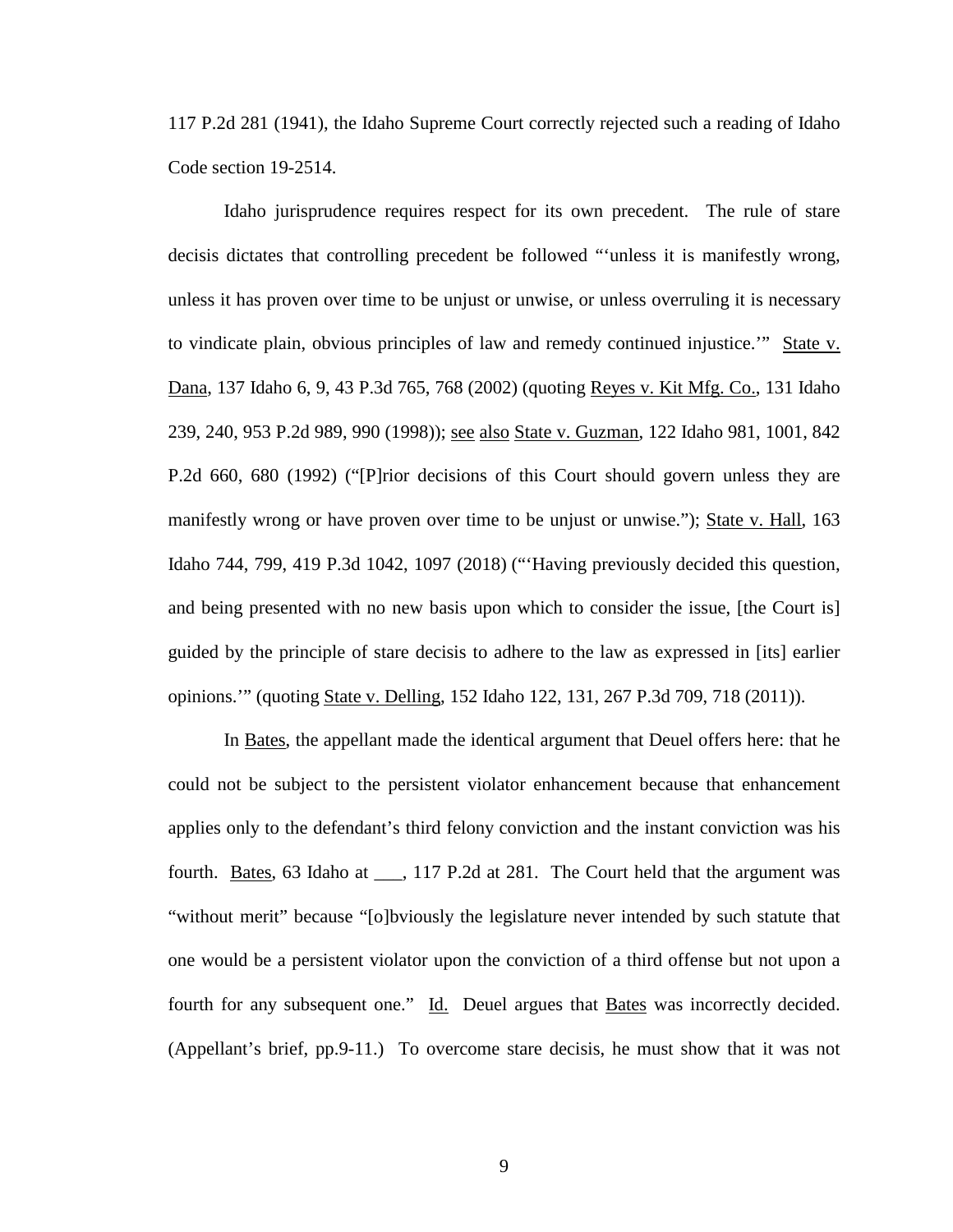only incorrectly decided, but is manifestly wrong.<sup>[2](#page--1-1)</sup> See Sopatyk v. Lemhi Cty., 151 Idaho 809, 819, 264 P.3d 916, 926 (2011).

The Court's conclusion in Bates is far from manifestly wrong―it is correct. "'The objective of statutory interpretation is to derive the intent of the legislative body that adopted the act.'" State v. Dunlap, 155 Idaho 345, 361, 313 P.3d 1, 17 (2013) (quoting State v. Schulz, 151 Idaho 863, 866, 264 P.3d 970, 973 (2011)). "[W]hen interpreting a statute, every effort should be made to give meaning to each word so as not to render any word superfluous or without meaning." Barringer v. State, 111 Idaho 794, 803, 727 P.2d 1222, 1231 (1986). "A statute is ambiguous where the language is capable of more than one reasonable construction." City of Sandpoint v. Sandpoint Indep. Highway Dist., 139 Idaho 65, 69, 72 P.3d 905, 909 (2003). "Where statutes are unambiguous, the clearly expressed intent of the legislative body must be given effect, and there is no occasion for a court to construe the language." SE/Z Const., L.L.C. v. Idaho State Univ., 140 Idaho 8, 12-13, 89 P.3d 848, 852-53 (2004). But where the words of the statute are ambiguous because the statute is capable of more than one reasonable construction, the Court "'must construe the statute to mean what the legislature intended it to mean,'" which it does by examining "'not only the literal words of the statute, but also the reasonableness of proposed constructions, the public policy behind the statute, and its legislative history.'" State v. Taylor, 160 Idaho 381, 385, 373 P.3 699, 703 (2016)

 $\overline{a}$ 

 $2$  Deuel argues only that Bates was incorrectly decided, not that it has "proven over time" to be unjust or unwise," or that "overruling it is necessary to vindicate plain, obvious principles of law and remedy continued injustice." Dana, 137 Idaho at 9, 43 P.3d at 768.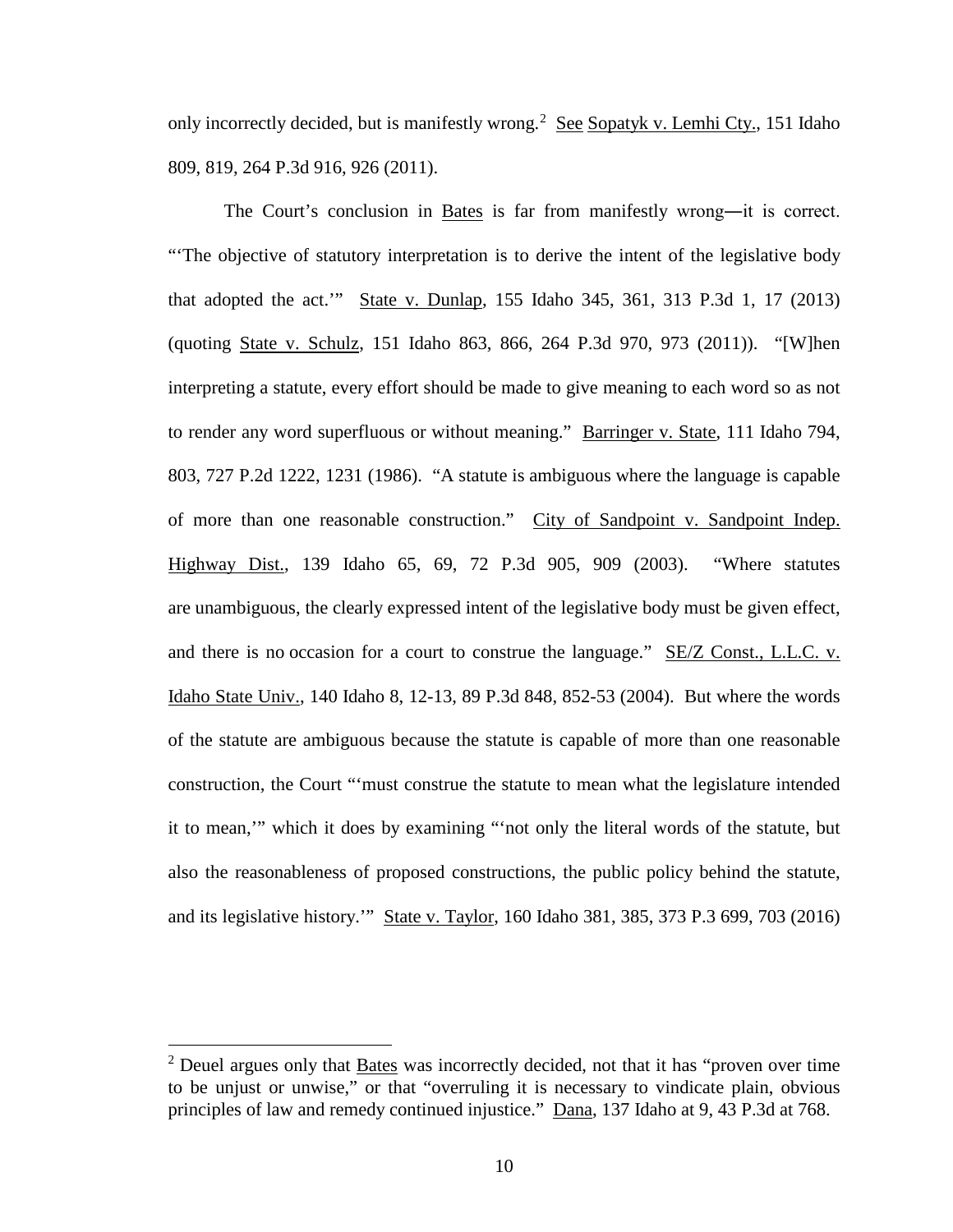(internal quotation marks omitted) (quoting Doe v. Boy Scouts of Am., 148 Idaho 427, 430, 224 P.3d 494, 497 (2009)).

Idaho Code section 19-2514 reads in its entirety:

Any person convicted for the third time of the commission of a felony, whether the previous convictions were had within the state of Idaho or were had outside the state of Idaho, shall be considered a persistent violator of law, and on such third conviction shall be sentenced to a term in the custody of the state board of correction which term shall be for not less than five (5) years and said term may extend to life.

I.C. § 19-2514. The statute is most naturally read as doing two things. First, it establishes a certain status that an offender convicted of three felonies thereby achieves―he or she becomes a "persistent violator of law." Second, it associates an enhanced sentence with that status.

If the instant felony conviction was Deuel's fourth, as he claims (Appellant's brief, p.10), he is a persistent violator of law. Whether he has been convicted of three felonies or twenty, he has been "convicted for the third time of the commission of a felony" and therefore "shall be considered a persistent violator of law." I.C. § 19-2514. Nevertheless, Deuel argues that the statute "'only authorized an enhancement on the third conviction for a felony.'" (Appellant's brief, p.10 (quoting Limited R., p.13).) That is, Deuel is committed to the view that though he is a persistent violator of law as defined by the statute, the enhancement is applicable only on the occasion of his elevation to that status. Effectively, he reads "on such third conviction" to mean "on [and only on] such third conviction."

But this reading of the statute renders its first function―establishing the status, "persistent violator of law"―completely superfluous. While it so happens that a person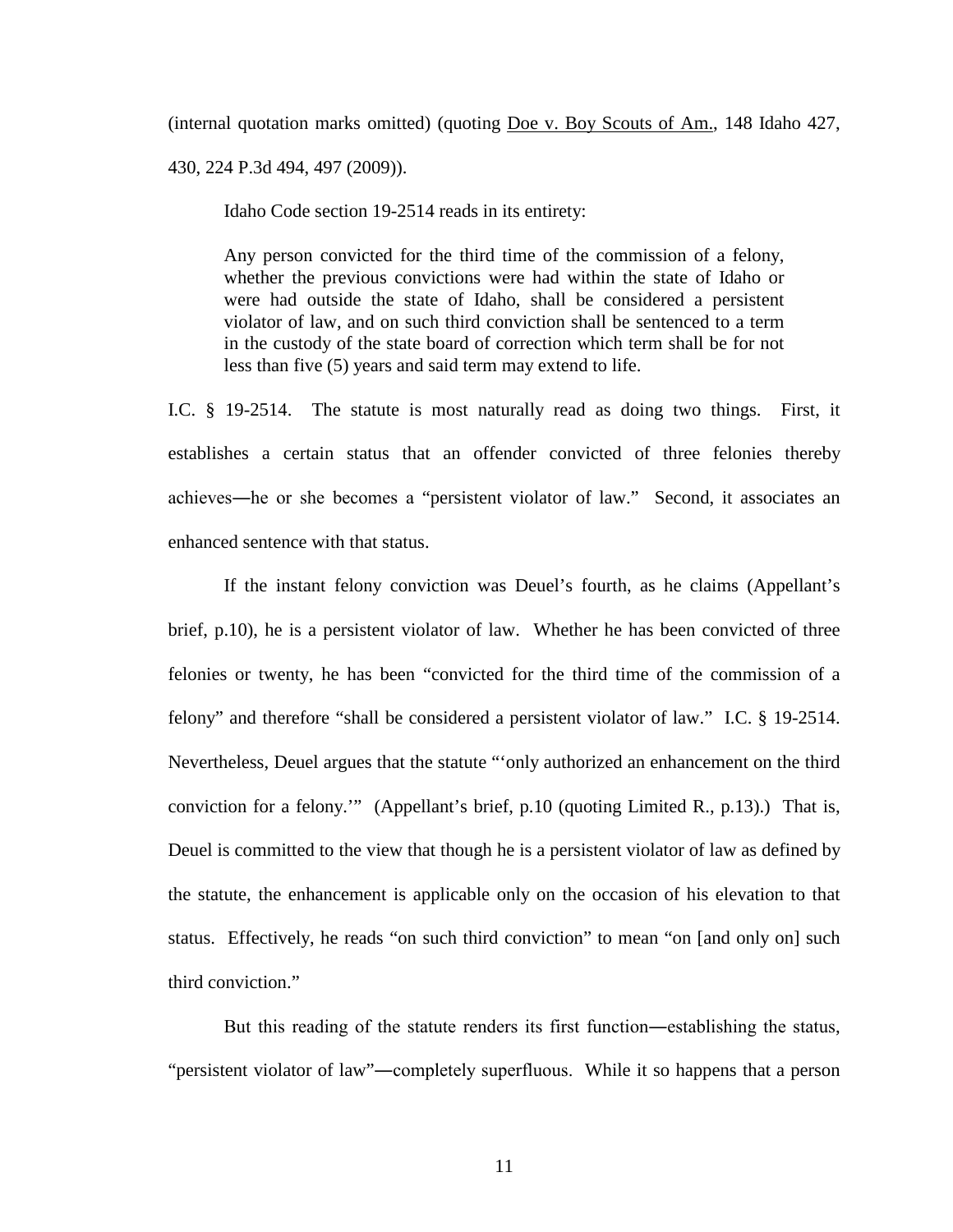who has achieved that status will forever after be a "persistent violator of law," that fact has no direct consequences with respect to sentencing for any subsequent felony conviction, be it the persistent violator's fourth, fifth, or twentieth.<sup>[3](#page--1-1)</sup> The status defined by the statute is superfluous, on Deuel's reading. The statute might as well have read, in its entirety: "a person shall be sentenced from between five years to life for their third felony conviction." This Court "will not construe a statute in a way which makes mere surplusage of provisions included therein." Sweitzer v. Dean, 118 Idaho 568, 572, 798 P.2d 27, 31 (1990).

The more natural reading of the statute, the one endorsed in Bates, provides a purpose for both elements of Idaho Code section 19-2514. The statute first defines a certain status and then associates a sentencing consequence with it. An individual who has been three times convicted of a felony is a persistent violator of law and, in virtue of being a persistent violator of law, that person is subject to an enhanced sentence for any felony conviction, whether it is his third, fourth, fifth, or twentieth. Of course, that enhanced sentence will be first available "on such third conviction," when the status of persistent violator of law is achieved, but that in no way implies that it is thereafter unavailable to one who has achieved that status and is convicted of subsequent felonies. See, e.g., State v. Arthur, 145 Idaho 219, 221, 222-23, 177 P.3d 966, 968, 969-70 (2008) (affirming denial of motion to withdraw guilty plea to persistent violator enhancement where enhancement was based on four prior felonies); State v. Skunkcap, 157 Idaho 221,

 $\overline{a}$ 

 $3$  Of course, the sentencing court could consider the defendant's prior criminal record in sentencing within the range provided by the underlying conviction, but the fact that the defendant is a persistent violator of law would not affect the sentencing range itself.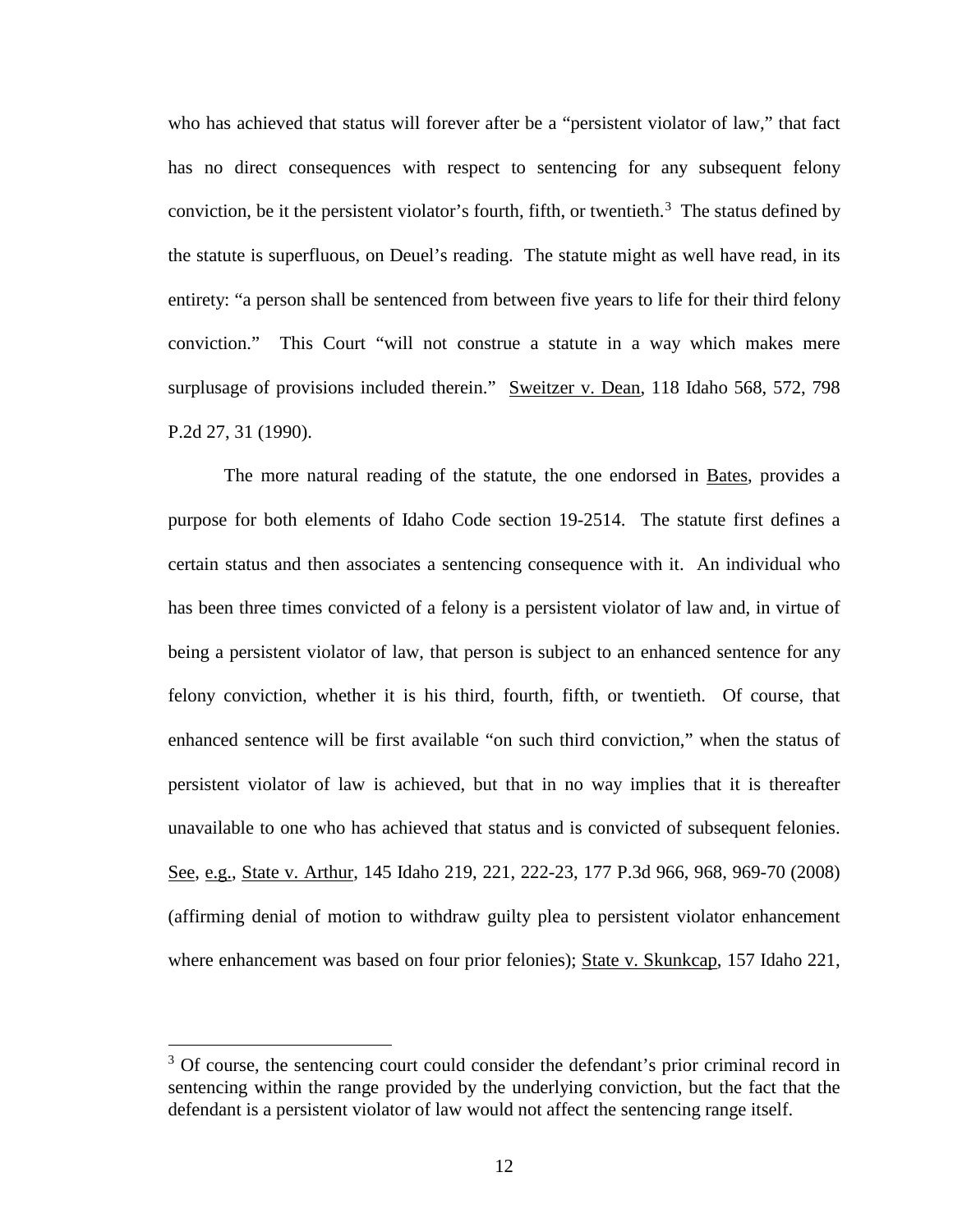226, 335 P.3d 561, 566 (2014) ("The maximum length of incarceration for felony eluding is five years, but Defendant had admitted to having been previously convicted of *at least* two felonies, which made him a persistent violator and extended the maximum penalty to life." (emphasis added)); State v. Smith, 116 Idaho 553, 560, 777 P.2d 1226, 1233 (Ct. App. 1989) ("[T]he judge instructed the jurors that Smith could be found a persistent violator only if they determined upon the evidence presented that two *or more* of Smith's prior convictions had been felonies. This was a correct statement of the law." (emphasis added)); I.C.J.I. 1601 (instructing that defendant can be convicted of enhancement if he has been convicted on "at least" two prior occasions of felony offenses).

Idaho Code section 19-2514 is most reasonably and naturally interpreted as it has been for near eighty years, since at least Bates. But to the extent that this Court judges that it is ambiguous, the reading in Bates is clearly supported by considerations of public policy. "The purpose of our persistent violator statute is to punish repeat offenders by making their sentences for successive crimes more harsh." State v. Brandt, 110 Idaho 341, 344, 715 P.2d 1011, 1014 (Ct. App. 1986). That sensible public policy is not served, it is undermined, by arbitrarily singling out a persistent violator's third felony conviction for more severe punishment, while every successive felony conviction thereafter is punished less severely.

Next, "'[i]t is assumed that when the legislature enacts or amends a statute it has full knowledge of the existing judicial decisions and case law of the state.'" Farmers Nat. Bank v. Green River Dairy, LLC, 155 Idaho 853, 859, 318 P.3d 622, 628 (2014) (quoting George W. Watkins Family v. Messenger, 118 Idaho 537, 540, 797 P.2d 1385, 1388 (1990)). The persistent violator statute was added to Idaho law in 1923, with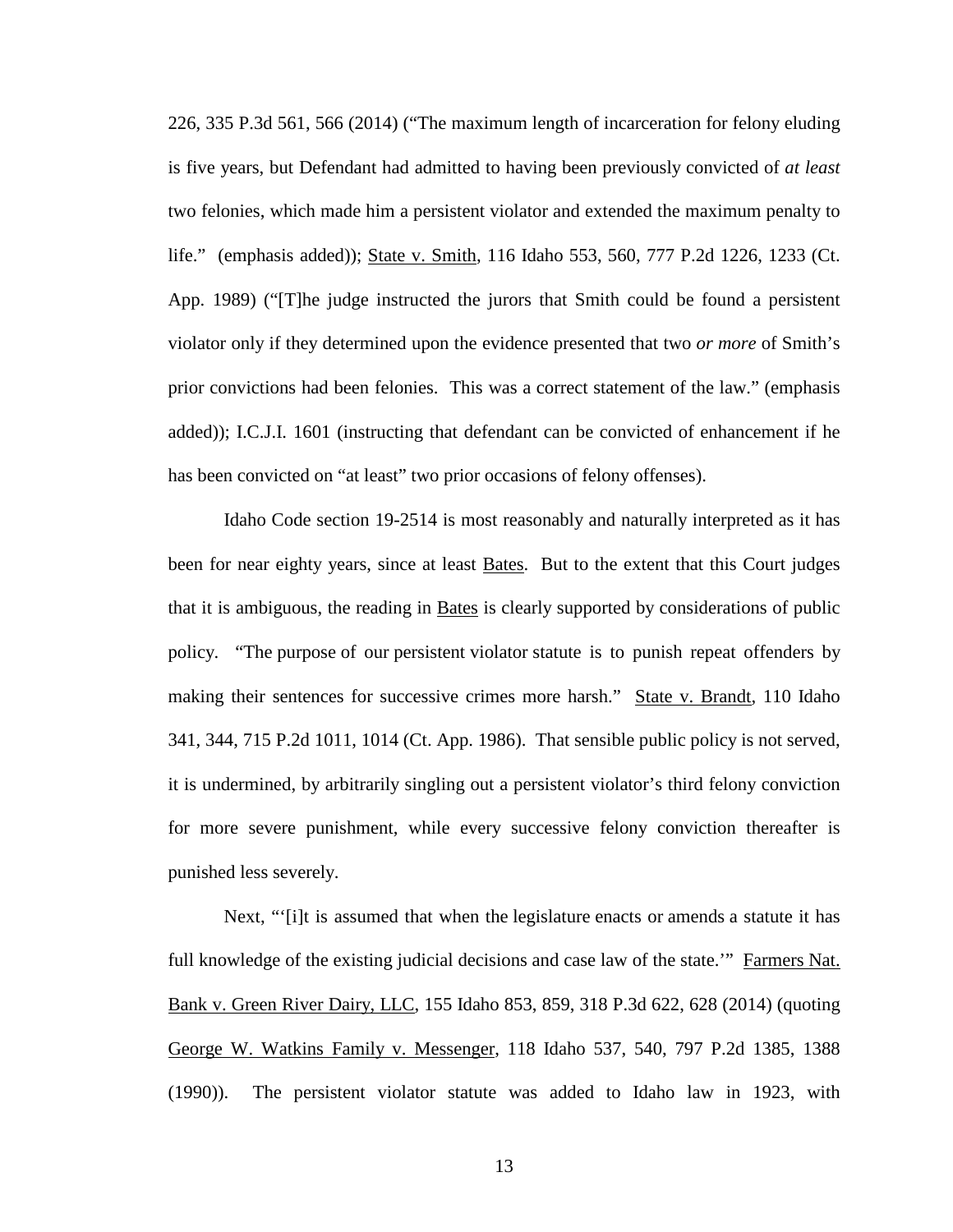substantially the same language as is currently in Idaho Code section 19-2514. S.L. 1923, ch. 109, §1, p.139 (codified at Compiled Statutes § 9035A). Bates was decided in 1941, at which time the statute had been re-codified, but not amended, at Idaho Code section 19-2414. In 1970, now codified at Idaho Code section 19-2514, the statute was amended for the first and only time, but in a manner not relevant to Deuel's appeal. S.L. 1970, ch. 143, § 2, p.126. [4](#page--1-2) In nearly eighty years, the legislature has never indicated disapproval of Bates. See State v. Mace, 133 Idaho 903, 907, 994 P.2d 1066, 1070 (Ct. App. 2000) (in holding that stare decisis required adherence to State v. Brandt*,* 110 Idaho 341, 715 P.2d 1011 (Ct. App. 1986), noting "that the Idaho legislature has indicated no disapproval of the *Brandt* court's interpretation of I.C. § 19–2514. In the thirteen years since the *Brandt* decision, the legislature has not amended the statute to legislatively overrule *Brandt*.").

As discussed above, this Court need not reach the interpretative question raised by Deuel. But if it does so, stare decisis, the natural reading of the statute, public policy, and the legislature's acquiescence to Bates over eighty years compel the result that a persistent violator of law cannot escape the persistent violator enhancement by violating the law more persistently.

 $\overline{a}$ 

S.L. 1970, ch. 143, § 2, p.126.

<sup>4</sup> The amendment was as follows:

Any person convicted for the third time of the commission of a felony, whether the previous convictions were had within the state of Idaho or were had outside the state of Idaho, shall be considered a persistent violator of law, and on such third conviction shall be sentenced to imprisonment in the state penitentiary **a term in the custody of the state board of correction which term shall be** for not less than five years and said imprisonment **term** may extend to life.